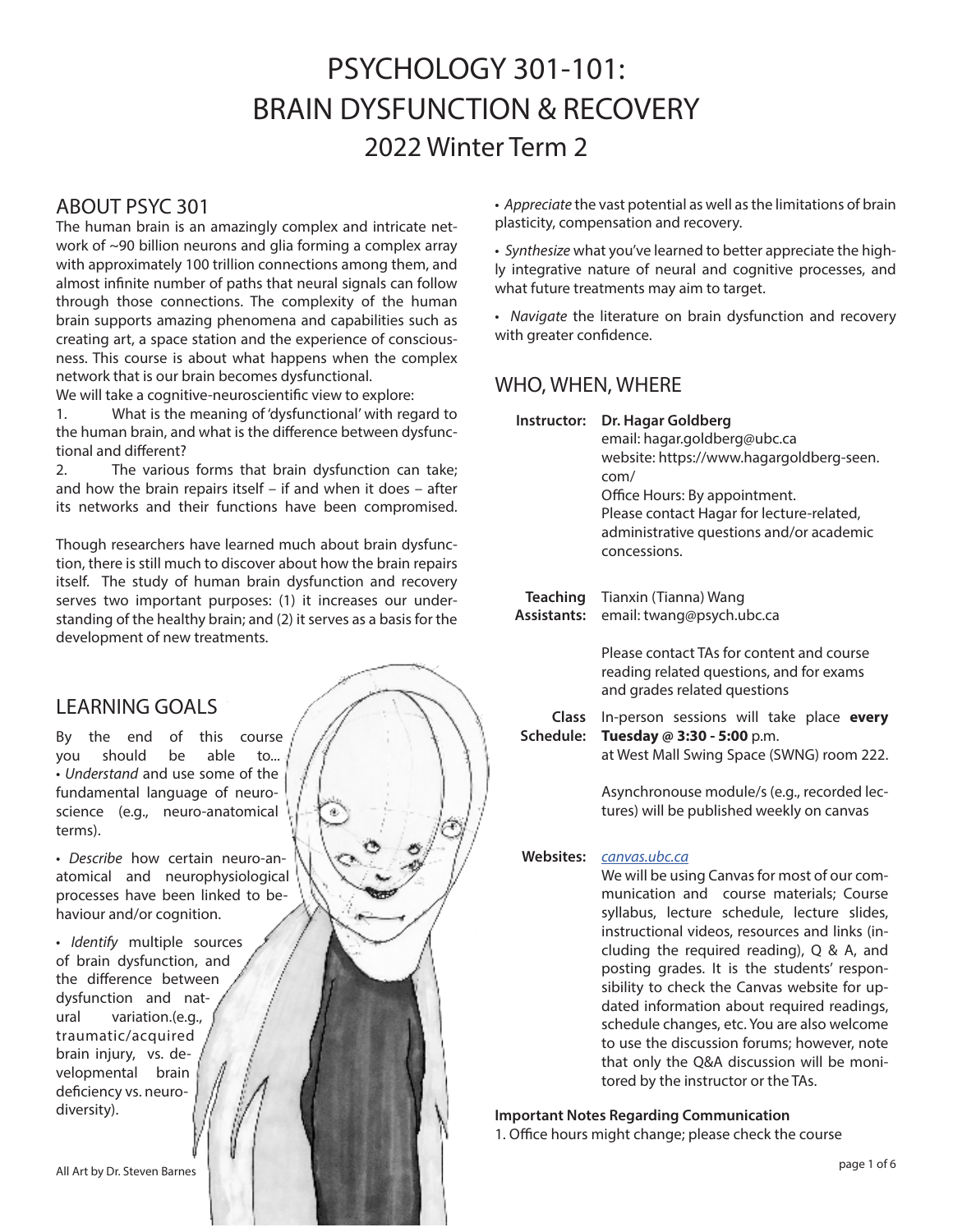website for updates.

2. In most cases, emails will be answered within 48 hours on weekdays (not on weekends) during normal working hours. 3. When you send us an email, the subject line should include the course number and the nature of the inquiry (i.e., "PSYC 301 –Question about complex partial seizures"); you should also include your full name and student number in the email. 4. Content related questions should be posted in the Q&A discussion section on canvas.

### **PREREQUISITES**

There are two prerequisites for this course: 1. You have completed either (a) PSYC 100 or (b) two of PSYC 101, 102, 205, 207, 208, 216, 217 or 277 2. You are passionate about the human brain :)

# COURSE STRUCTURE

PSYC 301 101 2022W2 is a **hybrid course,** that includes both face-to-face class time and asynchronous online activities and prerecorded lectures. The hybrid approach offers the benifits of both remote and in-person learning. The goal is to enjoy the social interaction and learning community of in-person learning, while keeping the flexibility (in time, commute and learning modalities) of the remote learning. Importantly, hybrid does NOT mean *either-or*, but *both-and*. This means that the online components are not instead of, but additive to the face-to-face class time. Accordingly, consistent attendance and participation in all course components is important for your learning and success in this course.

Please note that the course structure may change during the semester, based on the provincial COVID19 safety guidlines.

### COVID-19 Safety:

According to the provincial mandate, masks are required in all indoor public spaces including lobbies, hallways, stairwells, elevators, classrooms and labs. There may be students who have medical accommodations for not wearing a mask. Please maintain a respectful environment.

If you are sick, it is important that you stay home. Complete a self-assessment for COVID-19 symptoms here: https:// bc.thrive.health/covid19/en.

In this class, the marking scheme is intended to provide flexibility so that **you can prioritize your health and still succeed**. Resources and suggestions, in case you miss class because of illness:

- We will make every effort to record and post the in-person live sessions.
- Study groups/mates are a great way to learn and help eachother by sharing notes. You are welcome to post on the Canvas discussion forum to connect with other students.
- If you are concerned that you will miss a key activity due to illness, contact the TAs to discuss. Zoom meeting are always possible.

If we (the instructor or presenting TAs) feel unwell, we will not come to class. An announcement will be made on Canvas, and we will provide you an alternative learning activity.

### **FVALUATION**

Four mini-exams

\*Final grade= averaged 3 top grades

| Mini-Exam 1 | Feb 1st       | Mini-Exam 4 Apr 26 | 08:30 am |
|-------------|---------------|--------------------|----------|
| Mini-Exam 2 | Mar 1st       |                    |          |
| Mini-Exam 3 | <b>Mar 24</b> |                    |          |

There will be four "mini-exams" during the term (roughly every 3 weeks). These one-hour long mini-exams will be composed of mostly multiple choice questions and few short answered question. The final grade will be based on your averaged score on the 3 exams. In case you take all 4 exams your lowest exam grade will be dropped from your final grade.

Each mini-exam will therefore be counted for 33.3% of your final grade.

### **Notes on the Mini-Exams:**

- All of the exams are non-cumulative. (once we have finished with material on one exam, you will not be retested on that material on the next exam).
- The first three mini-exams will take place on a Tuesday during class time (3:30 - 4:30 pm, Pacific time) in thecourse classroom. The Exam will be uploaded to Canvas and we encourage students to use their personal devicesto write the exam if possible. Otherwise, we will provide a printed version of the exam for students to fill out.
- The pupose of considering only 3 out of 4 mini-exams, is to allow students higher flexibility, choice and lower the stakes of each testing. It is the student choice whether to take all four mini-exams or skip one of them. It is the student's responsibility to make sure they can attend, **at least** 3 mini-exams. Importantly, there will be no makeup exams, unless a student can not attend 3 exams do to unavoidable hardship, and present the instructor evidence within 48 hours of missing the exam.
- You will not be allowed to write an exam if you are more than 10 minutes late.
- There will be topics covered in class that are not in the readings, and materials in the readings that are not covered in class. You will be responsible for both. That is, all readings and all lecture materials are examinable.

• Once exams have been marked, grades will be posted on Canvas. You will receive an email notification when grades are posted (please ensure the University has your correct email address). Any grading disputes (other than calculation errors) must be handled within 2 weeks of exam grades being released.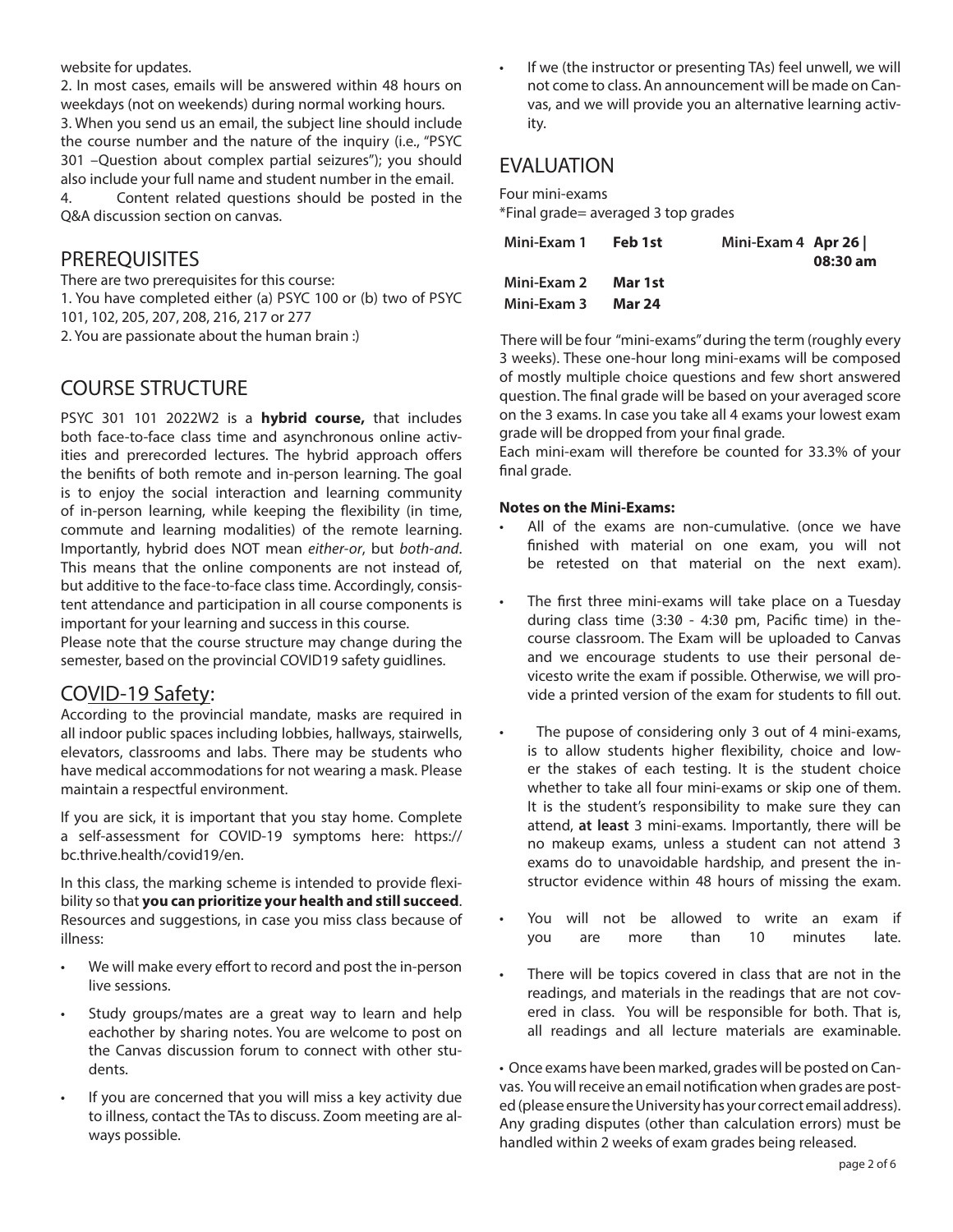# COURSE SCHEDULE

| Week 1               | Course Introduction and Overview;                                                                                                       |
|----------------------|-----------------------------------------------------------------------------------------------------------------------------------------|
| (Jan 11):            | Basics of neuroanatomy, and brain function.                                                                                             |
| Week 2               | Neuroplasticity;                                                                                                                        |
| (Jan 18):            | Nature, Nurture and epigenetics.                                                                                                        |
| Week 3               | Neurodysfunction or Neurodiversity?                                                                                                     |
| (Jan 25):            | Causes of Brain Dysfunction;                                                                                                            |
| Week 4               | Mini-Exam #1: (weeks 1-3)                                                                                                               |
| (Feb 1):             | <b>Brain Dysfunction Affecting Attention</b>                                                                                            |
| Week 5<br>(Feb 8):   | <b>Brain Dysfunction Affecting Sensorimotor</b><br>Function.<br><b>Brain Dysfunction Affecting Visual Perception</b>                    |
| Week 6               | Brain Dysfunction Affecting Memory.                                                                                                     |
| (Feb 15):            | *quest speaker                                                                                                                          |
| Week 7<br>(Feb 22):  | <b>No Class Mid-Term Break</b>                                                                                                          |
| Week 8               | Mini-Exam #2, (weeks 4-6)                                                                                                               |
| (Mar 1):             | <b>Brain Dysfunction Affecting Language</b>                                                                                             |
| Week 9               | Brain Dysfunction Associated with Psychiatric                                                                                           |
| (Mar 8):             | Disorders. * guest speaker                                                                                                              |
| Week 10              | Brain Dysfunction Associated with Psychiatric                                                                                           |
| (Mar 15):            | Disorders.                                                                                                                              |
| Week 11<br>(Mar 22)  | Mini-Exam #3, (weeks 8-10)                                                                                                              |
| Week 12<br>(Mar 29): | Traumatic brain injury classification.<br>Brain Trauma affecting Consciousness (minimal-<br>ly conscious state, vegetative, locked-in). |
| Week 13<br>(Apr 5):  | Neuroplasticity Following (acute or chronic)<br>Trauma<br>Factors Influencing Recovery of Function Fol-<br>lowing Brain Dysfunction;    |
| Exam<br>period       | <b>Mini-Exam #4, (weeks 11-13)</b>                                                                                                      |

# COURSE READINGS

Course readings may be changed, or supplemented, so please check the course schedule on the course website and watch your email for notices to that effect. Most course readings are available on Canvas under 'Library Online Course Reserves.'

### **Week 1:**

Course sylabus.

### **Week 2:**

Neuroplasticity, Nature, Nurture and epigenetics.

Ellis, B., Boyce, W., Belsky, J., Bakermans-Kranenburg, M., & Van Ijzendoorn, M. (2011). Differential susceptibility to the environment: An evolutionary–neurodevelopmental theory. Development and Psychopathology, 23(1), 7-28.

### **Week3:**

### **Neurodysfunction or Neurodiversity?**

Baron‐Cohen, Simon. "Editorial Perspective: Neurodiversity–a revolutionary concept for autism and psychiatry." Journal of Child Psychology and Psychiatry 58.6 (2017): 744-747.

### **Causes of Brain Dysfunction**

Pinel and Barnes., Chapter 10, Biopsychology.

### **Week 4: Brain Dysfunction Affecting Attention.**

Vallar G, Calzolari E. Unilateral spatial neglect after posterior parietal damage. Handb Clin Neurol. 2018;151:287-312. doi: 10.1016/B978-0-444-63622-5.00014-0. PMID: 29519463.

### **Week 5: Brain Dysfunction Affecting Visual Perception**

Haque, Sameen MBBS, MMed; Vaphiades, Michael S. DO; Lueck, Christian J. PhD, FRACP, FRCP(UK), FAAN The Visual Agnosias and Related Disorders, Journal of Neuro-Ophthalmology: September 2018 - Volume 38 - Issue 3

### **Week 6: Brain Dysfunction Affecting Memory.**

(The section about) **Alzheimer's Disease,** Pinel and Barnes., Chapter 10 (pages 247-249) Biopsychology. (PDF attached in the module)

### **Week 8: Brain Dysfunction Affecting Language**

Dronkers NF, Ivanova MV, Baldo JV. (2017). What do language disorders reveal about brain–language relationships? from classic models to network approaches. Journal of the International Neuropsychological Society: JINS, Oct;23(9-10):741.

### **Week 9-10: Brain Dysfunction Associated with Psychiatric Disorders.**

Pinel and Barnes (2021), Chapter 18, Biopsychology of Psychiatric Disorders (PDF attached in the module)

### **Week 11: Brain Trauma, and Consciousness**

Owen, A. M. (2014). Is anybody in there? Scientific American, 310, 52-57.

### **Week 12-13: Neuroplasticity & Recovery Following Brain Injury**

Kerr AL, Cheng SY, Jones TA. Experience-dependent neural plasticity in the adult damaged brain. J Commun Disord. 2011 Sep-Oct;44(5):538-48.

Barman, A., Chatterjee, A., & Bhide, R. (2016). Cognitive Impairment and Rehabilitation Strategies After Traumatic Brain Injury. Indian journal of psychological medicine, 38(3), 172–181.

### GRADING AND ATTENDANCE

**Grading.** Your grade for each exam (and your project components, if applicable) will be posted on Canvas. If you wish to inspect your exam, you may do so by meeting with your TA.

In order to reduce grade inflation and maintain equity across multiple-section courses, all psychology classes are required to comply with departmental norms re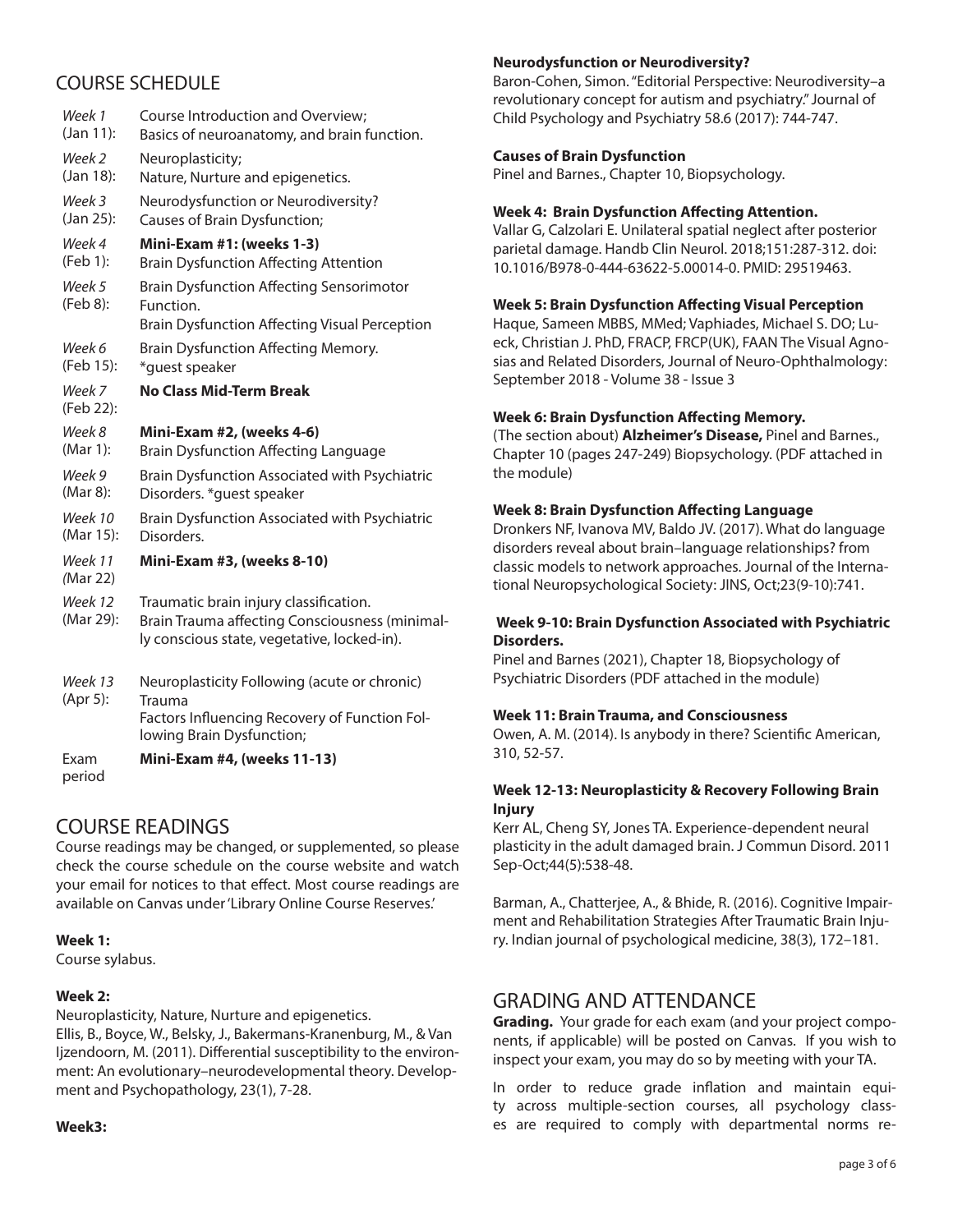garding grade distributions. Scaling may be used in order to comply with these norms; grades may be scaled up or down as necessary by myself or the department. Grades are not official until they appear on your academic record. You will receive both a percent and a letter grade for this course. At UBC, your course percentage is converted to a letter grade according to the following key:

| A+ 90-100%    |    | A 85-89%   |
|---------------|----|------------|
| A- 80-84%     |    | B+ 76-79%  |
| B 72-75%      |    | B- 68-71%  |
| $C+ 64-67%$   |    | $C$ 60-63% |
| $C-55-59%$    | D. | 50-54%     |
| $F = 0 - 49%$ |    |            |

Because you are earning a degree at a highly reputable post-secondary institution, the criteria for success are high. The Faculty of Arts offers the following guidelines that broadly characterize the kind of work that is generally associated with the particular grade ranges. These characteristics help put the Psychology Department grading policies into perspective. Please note that adequate performance is in the C range.

**A Range**: Exceptional Performance. Strong evidence of original thinking; good organization in written work; capacity to analyze (i.e., break ideas down) and to synthesize (i.e., bring different ideas together in a coherent way); superior grasp of subject matter with sound critical evaluations; evidence of extensive knowledge base.

**B Range**: Competent Performance. Evidence of grasp of subject matter; some evidence of critical capacity and analytic ability; reasonable understanding of relevant issues; evidence of familiarity with the literature.

**C-D Range**: Adequate Performance. Understanding of the subject matter; ability to develop solutions to simple problems in the material; acceptable but uninspired work; not seriously faulty but lacking style and vigor.

**F Range**: Inadequate Performance. Little or no evidence of understanding of the subject matter; weakness in critical and analytical skills; limited or irrelevant use of the literature.

**Attendance.** The live sessions are designed for interactive, social learning, and lecture slides are designed to provide a framework for the lecture and any discussions--thus, not everything in the lecture is in the slides. Moreover, material that is taught in class will often be different from or supplement the readings. It is, therefore, essential that you both attend class and read ahead. If you do have to miss a class, you are responsible for watching the recorded session in your own time.

During your time in this course, if you encounter medical, emotional, or other personal problems that affect your attendance or academic performance, please notify the instructor as soon as possible, as well as your Faculty Academic Advising Office. Please refer to the UBC Calendar for a discussion of academic concession.

The University accommodates students with disabilities who have registered with the Access & Diversity office (see below). The University also accommodates students whose religious obligations conflict with attendance or scheduled exams. Please let us know in advance, preferably in the first few weeks of class, if you will require any accommodation on these grounds. Other absences (e.g., varsity athletics, family obligations or similar) are not part of University policy and you should not assume they will be accommodated. Please discuss this with us before the withdrawal dates (see above).

**Centre for Accessibility.** UBC is committed to equal opportunity in education for all students including those with documented physical or learning disabilities. If you believe you fall in this category, please visit the website for the Centre for Accessibility (*https://students.ubc.ca/about-student-services/ centre-for-accessibility*) to take the necessary steps to ensure that you have every opportunity that you deserve to excel in your studies.

**Early Alert Program.** We participate in the Early Alert program, which helps me support students who are facing difficulties that are interfering with that are interfering with their education, their wellness or both. For answers to frequently asked questions regarding the early alert program, please visit *blog.students.ubc.ca/earlyalert/information-for-students/ students-frequently-asked-questions/.*

**Credit/D/Fail Grading.** This course is eligible for Credit/D/Fail grading. The last day to change between Credit/D/Fail and percentage grading is **January 21, 2022**.

# OTHER COURSE POLICIES

**Office Hours.** In addition to their regularly scheduled office hours, your TA will offer additional time windows for the review of exams. If you would like to review your exam, you must plan to attend one of these sessions that will be pulished on Canvas (under Announcements). When reviewing your exam, you are not allowed to take notes on, or photos of, the exam. You should also connect with your TAs if you would like to discuss content from the course readings and/or study strategies, or you would like to discuss psychology and neuroscience more generally.

**Classroom Conduct.** Our classroom is a place where you should feel safe and respected. It should also be a place that is conducive to learning and intellectual inquiry. Any behaviour on your part that compromises that environment will not be tolerated and you will be asked to leave.

### POINTS TO REMEMBER

- Productive classroom discussion and debate are encouraged.
- You are responsible for all readings and lecture materials.
- Lecture slides will be available on the course website.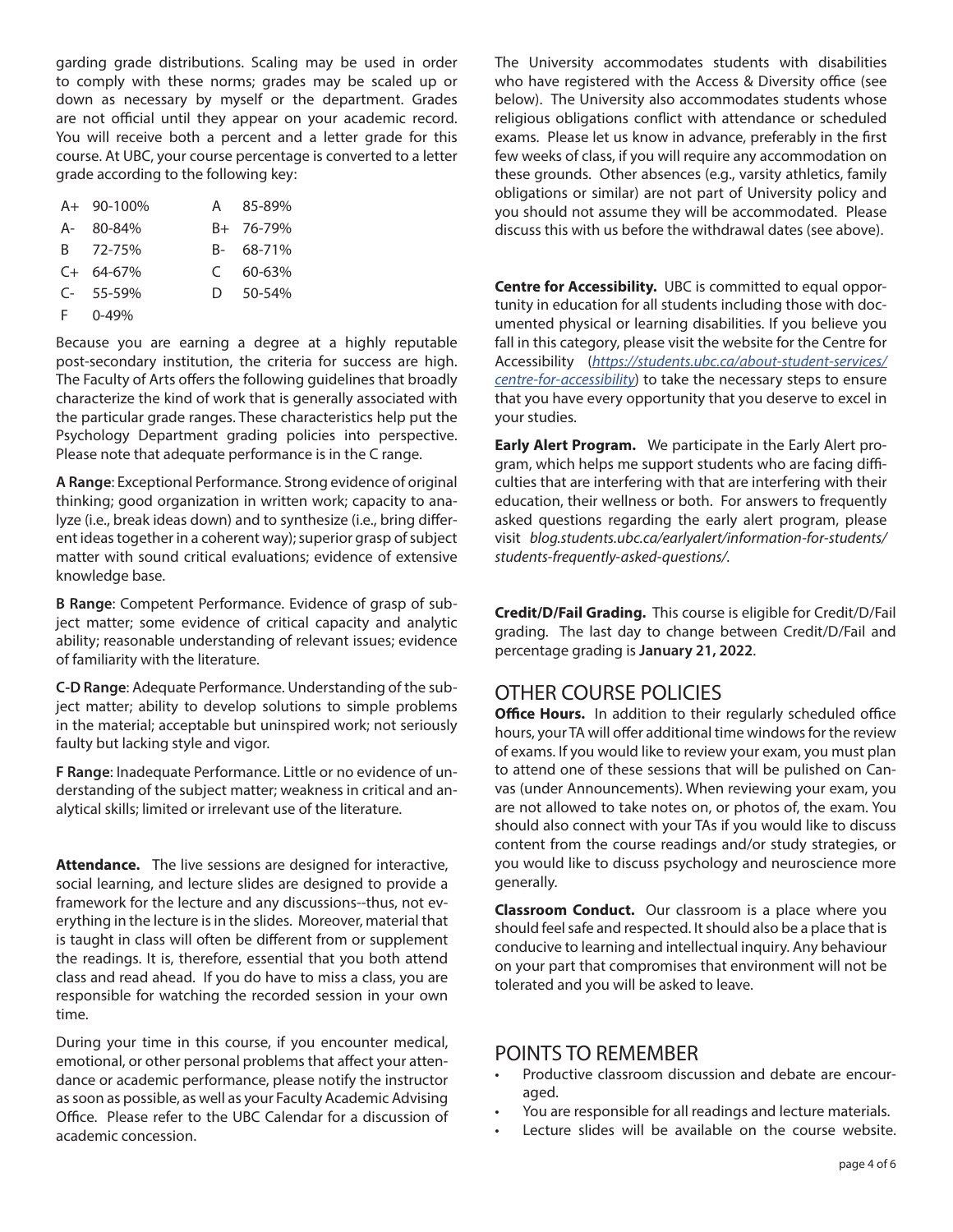However, if you miss a lecture, don't expect to find all of what you missed in the slides.

- Lecture slides will be posted on the course website in the early morning before each lecture. This is done as a courtesy. Please be aware that I might make significant changes to the slides between that time and the lecture later in the day. Final versions of lecture slides will be posted no later than the Friday following a lecture, and will be marked as '*Final Version*.'
- Please be aware that some of the content in this course can be challenging for those without some background in biology. Please connect with me or your TAs if you require additional learning resources to support your learning of the course materials.

# ACADEMIC MISCONDUCT

Cheating, plagiarism, and other forms of academic misconduct are very serious concerns of the University, and the Department of Psychology has taken steps to alleviate them.

In all cases of suspected academic misconduct, the parties involved will be pursued to the fullest extent dictated by the guidelines of the University. Strong evidence of cheating or plagiarism may result in a zero credit for the work in question. According to the University Act (section 61), the President of UBC has the right to impose harsher penalties including (but not limited to) a failing grade for the course, suspension from the University, cancellation of scholarships, or a notation added to the student's transcript.

All graded work in this course, unless otherwise specified, is to be original work done independently by individuals. If you have any questions as to whether or not what you are doing is even a borderline case of academic misconduct, please consult with us. For details on pertinent University policies and procedures, please see Chapter 5 in the UBC Calendar (students.ubc.ca/calendar) and read the University's Policy 69 (available at universitycounsel.ubc.ca/policies/ policy69.html).

### WELLNESS RESOURCES

Below is a list of resources you may want to use if you are struggling in any way to manage your responsibilities while in school or the stresses of life in general.

### **The Kaleidoscope:**

### *the-kaleidoscope.com*

A confidential peer-run mental health support group that takes place on campus at least once a week. You may attend the group if you are experiencing any kind of mental health related challenges, or if you're just feeling stressed about school in general. Registration is not required to attend the group. See the website for meeting times and locations. Food and drink are provided.

### **Counselling Services:**

*students.ubc.ca/livewell/services/counselling-services*

### Phone number: 604-822-3811

Counselling services offers a variety of resources to help you maintain your mental health while in school. You may see a counsellor on an individual basis, attend group counselling, or to document an illness if you should require academic concession.

### **SpeakEasy:**

*ams.ubc.ca/services/speakeasy/*

Phone number: 604-822-9246

A student run service that offers confidential support for students experiencing crisis. Also a good resource for additional information and referrals within the UBC community.

**SHARE:**

### *www.vivreshare.org*

Self Harm Anonymous Recovery and Education is a program designed to promote self care and educate about self harm. SHARE support groups meet biweekly; times and locations can be found on their website.

### **UBC Wellness Centre:**

*students.ubc.ca/livewell/services/wellness-centre*

Phone number: 604-822-8450

Speak with other students about tips for managing stress, keeping healthy sleep and eating patterns, concerns about safe sex and more.

### **Access and Diversity:**

*students.ubc.ca/about/access*

604-822-5844

Access and Diversity provides accommodations for students living with physical or mental disabilities.

### **Student Health Services:**

*students.ubc.ca/livewell/services/student-health-service*

### 604- 822-7011

Student health provides students with a variety of healthcare related services to help you maintain your health while studying. Access to doctors and registered nurses.

### **Mood Disorders Clinic UBC:**

### *ubc-mooddisorders.vch.ca/*

A psychiatric program designed specifically to treat individuals living with depression or bipolar disorder.